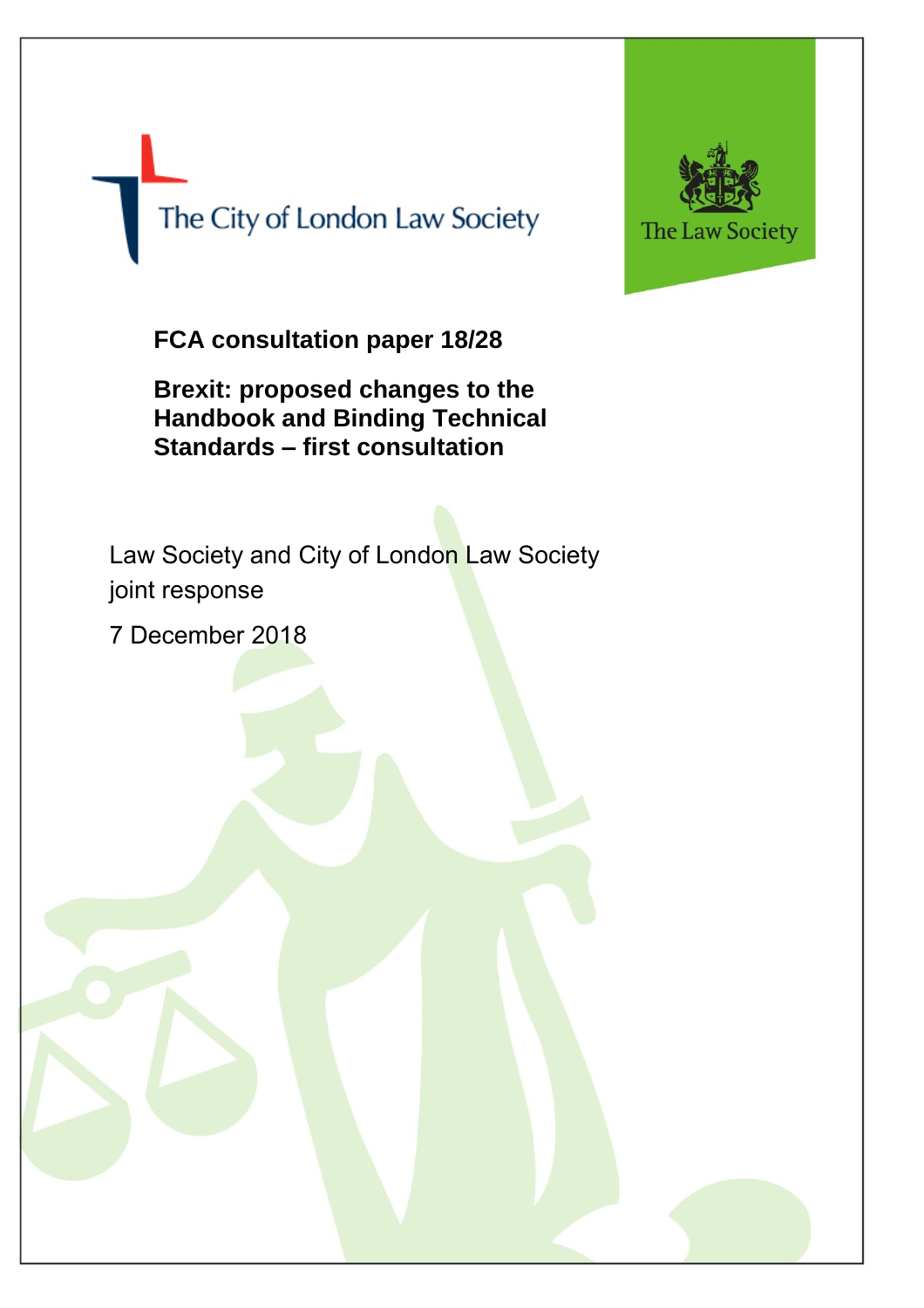## **Introduction**

- 1. The views set out in this paper have been prepared by a Joint Working Party of the Company Law Committees of the City of London Law Society (**CLLS**) and the Law Society of England and Wales (the **Law Society**).
- 2. The CLLS represents approximately 17,000 City lawyers through individual and corporate membership, including some of the largest international law firms in the world. These law firms advise a variety of clients from multinational companies and financial institutions to Government departments, often in relation to complex, multijurisdictional legal issues. The CLLS responds to a variety of consultations on issues of importance to its members through its 19 specialist committees.
- 3. The Law Society is the professional body for solicitors in England and Wales, representing over 160,000 registered legal practitioners. It represents the profession to Parliament, Government and regulatory bodies in both the domestic and European arena and has a public interest in the reform of the law.
- 4. The Joint Working Party is made up of senior and specialist corporate lawyers from both the CLLS and the Law Society who have a particular focus on issues relating to capital markets.

# **Response**

- 5. We refer to the FCA's consultation paper 18/28 on 'Brexit: proposed changes to the Handbook and Binding Technical Standards – first consultation' (the "**First Consultation Paper**").
- 6. Our Joint Working Party is responsible for considering any proposed changes to the regulation of the UK's equity capital markets. We note that this is the first of the consultation papers published by the FCA on consequential amendments to the Handbook in the event that the UK and the EU do not agree on the terms of the Withdrawal Agreement and there is no implementation period following 29 March 2019. We look forward to reviewing, and commenting on, subsequent consultation papers to be published in due course which propose changes to regulation within our remit (including the recently published 'second consultation paper' 18/36 which proposes, among other things, changes to the Listing Rules, Disclosure Guidance and Transparency Rules and Prospectus Rules).
- 7. In this First Consultation Paper, our Joint Working Party considers that only the FCA's proposed changes to the Short Selling Regulation associated Binding Technical Standards and the 'Draft Guidance – our approach to EU non-legislative materials' are within our remit for review.
- 8. We set out below our comments on these proposed amendments.

## **Short Selling Regulation BTS**

9. We agree with the proposed changes to the Short Selling Regulation BTS as set out in the First Consultation Paper and have no further comments to raise.

## **Draft Guidance on the FCA's approach to EU non-legislative materials**

- 10. Whilst we expect that market participants should be able to interpret sensibly and purposively the majority of EU non-legislative material in the light of the UK's withdrawal process and the consequential amendments made to the relevant legislation, it is possible that there will be some areas of ambiguity which may not be possible to foresee during this consultation process or, indeed, before the scheduled Brexit date.
- 11. We therefore wonder whether the FCA would consider implementing a mechanism for market participants with urgent queries to obtain guidance on its interpretation of the non-legislative